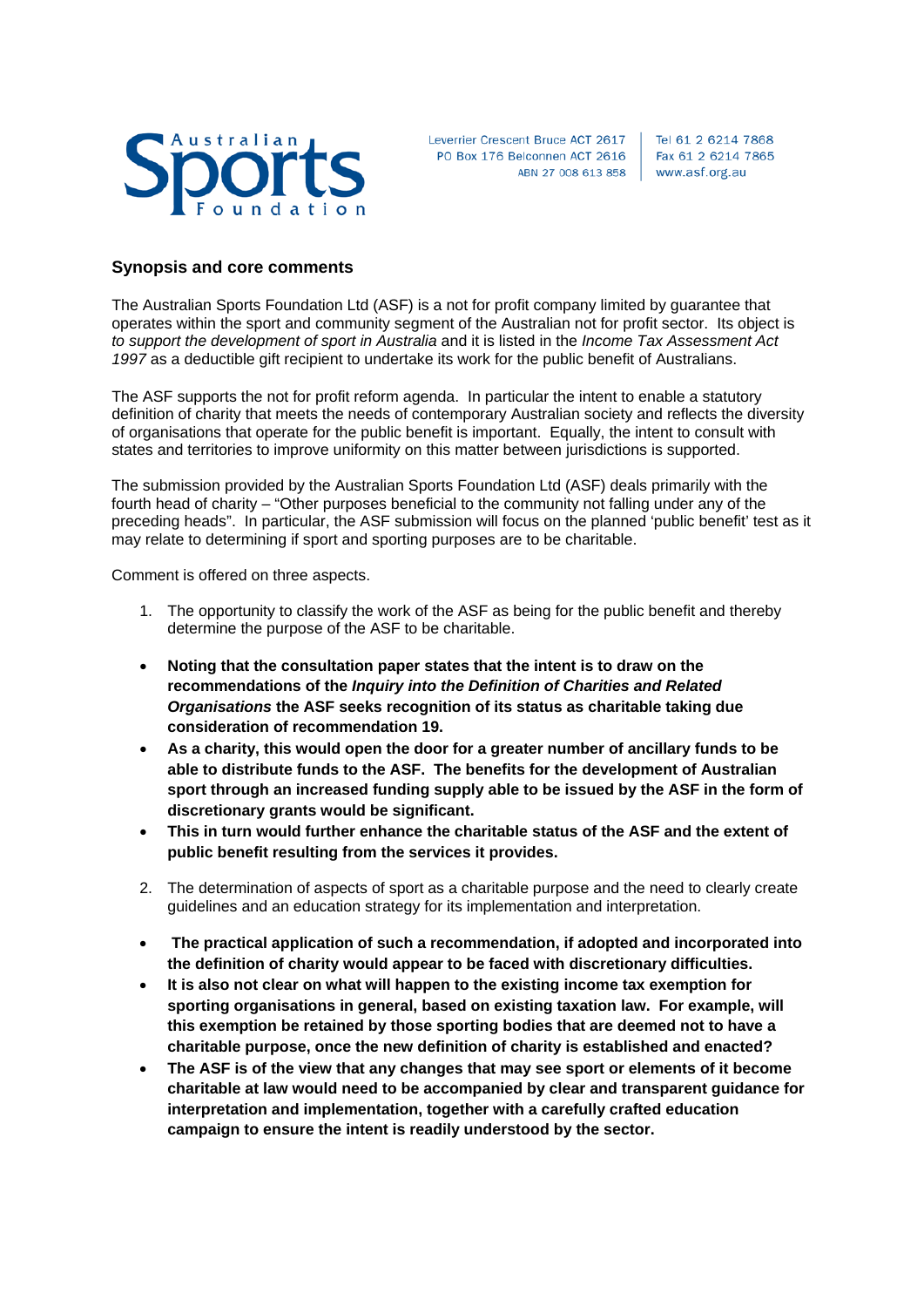- 3. The ability of the ASF to assist with distribution of Australian Disaster Relief Funds.
- **The ASF suggests that determination of the purpose of the ASF as charitable in consideration of its public benefit would resolve this and enable the flow of funds to emanate from collections agencies to the ASF and facilitate sport recovery.**
- **Alternatively, the ASF suggests that consideration could be given by the Government to enacting a special authority to enable those organisations that are normally prevented from distributing to the ASF for the purpose of sport disaster recovery because of constituent documentation, legislation, or status as a deductible gift recipient, to do so in the interest of public good.**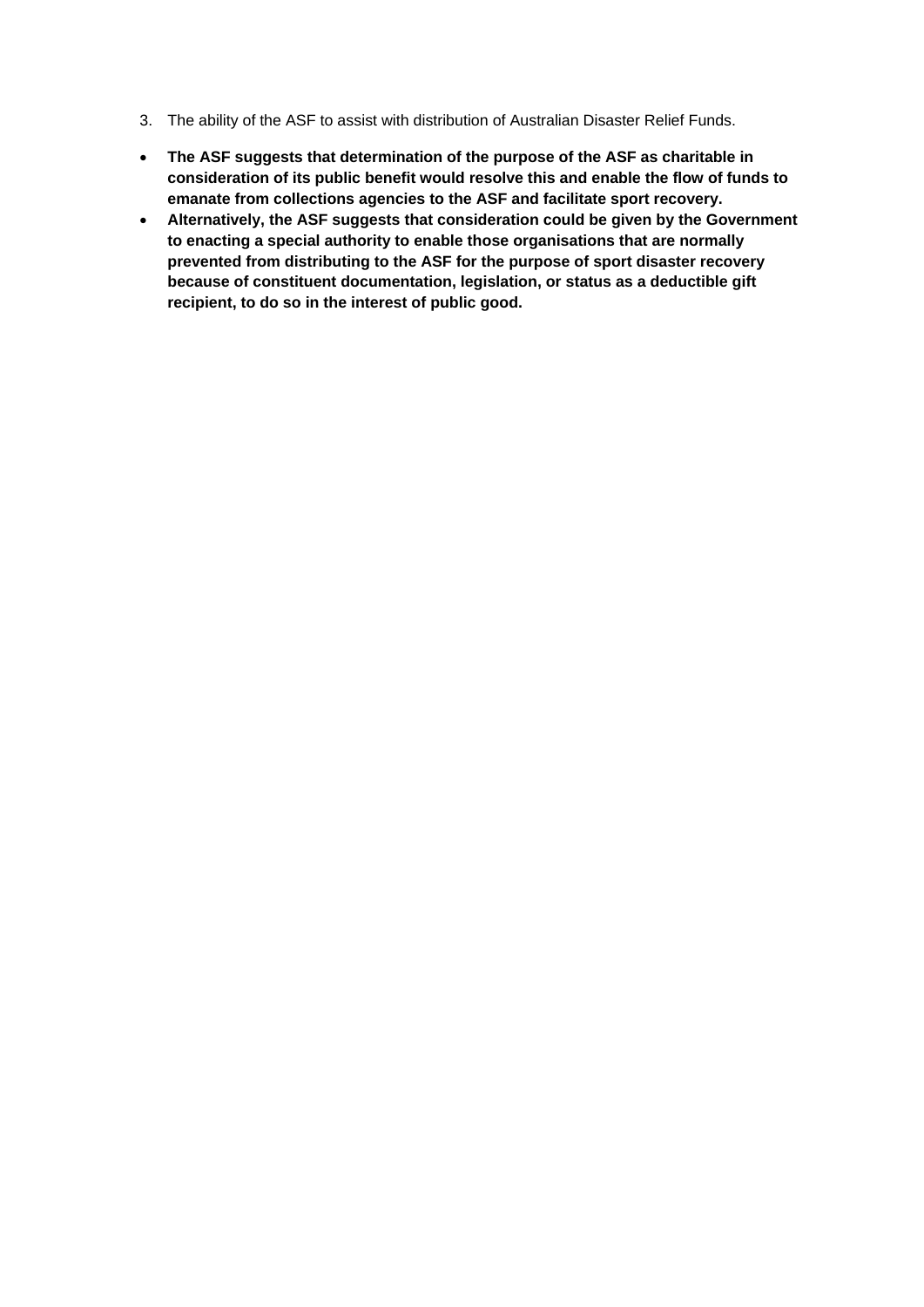## **Submission – re Consultation paper – "A statutory definition of charity"**

The submission provided by the Australian Sports Foundation Ltd (ASF) deals primarily with the fourth head of charity – "Other purposes beneficial to the community not falling under any of the preceding heads". In particular, the ASF submission will focus on the planned 'public benefit' test as it may relate to determining if sport and sporting purposes are to be charitable.

As a general introduction, sport is an integral part of Australian society and indeed is often regarded as the glue that holds the fabric of society together, particularly in rural and regional Australia. Within the not for profit sector, sport is a significant contributor in terms of employment, financial returns to their communities, volunteering opportunities, personal development and participation. Outcomes assist health and also the social cohesion within communities including the minimisation of anti-social behaviour.

Sport, as an industry, responds in times of adversity and disaster. Within contemporary Australian society sport is regarded as a positive public influence, providing community leadership, camaraderie, motivation and a sense of national, regional, local and personal belonging.

Within this framework, comment is offered on three aspects.

Firstly, a request that the purpose of the Australian Sports Foundation Ltd be regarded as "Charitable" as it is deemed to be of considerable public benefit.

- The Australian Sports Foundation Ltd was incorporated on 18 February 1986 as a company limited by guarantee. It was an initiative of the Australian government.
- Its purpose, as stated in the company Memorandum and Articles of Association is to 'support the development of sport in Australia'.
- With effect from 18 February 1986, the ASF was listed as a deductible gift recipient in the *Income Tax Assessment Act 1997 (as amended),* considering that sport could not be regarded as a chartable purpose at that time.
- The ASF was therefore created to benefit the generic development of Australian sport, with objectives designed to increase opportunities for Australians to participate in sport and/or excel in sports performance.
- The ASF continues to build awareness in the sports sector of the importance of partnerships involving sport, business and the broader community. Rather than working solely with sporting organisations, the ASF works with organisations that have a sporting objective associated with their incorporated status.
- To reinforce this, the work of the ASF has been named the *Sport Incentive Program*. Through contact with sporting clubs, associations, national bodies and schools, and through establishing links with local government, trusts, foundations and community bodies, the ASF works to promote understanding of the benefits of its tax deductible services and to develop a 'self-determinant' culture within organisations.
- The ASF is uniquely the only deductible gift recipient listed in the *Income Tax Assessment Act 1997* that has the ability to support the development of Australian sport in this manner.
- Since incorporation in 1986, the ASF has contributed approximately \$200m to the development of Australian sport in the form of discretionary grants to eligible organisations to enable them to achieve value-adding project outcomes. Currently there are nearly 580 fundraising projects registered with the ASF.
- All funds that make up discretionary grants issued by the ASF are received by the ASF in the form of philanthropic donations or distributions from ancillary funds.
- Arguably, the ASF is achieving a significant public benefit though the services it provides to Australian society and this purpose should be regarded as charitable.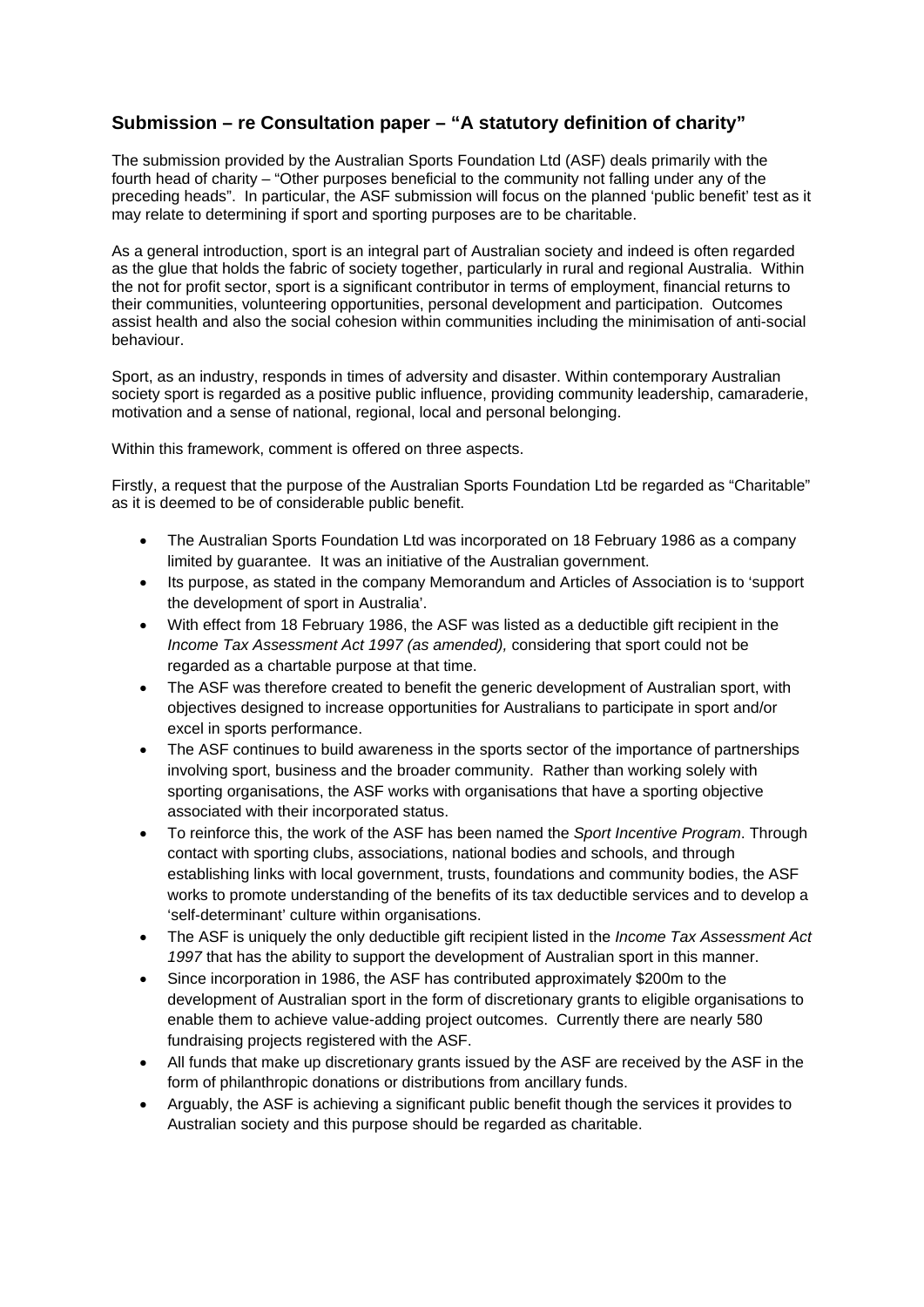- However, the consultation paper also refers to the core definition in the *Charities Bill 2003* of the definition of charity. Government bodies are excluded from having a charitable purpose under this Bill.
- The *Inquiry into the Definition of Charities and Related Organisations* in its published report in 2001 considered if Government bodies can be charities at Chapter 28 of its report. The chapter commented on the question of control to determine if a body is a government body and also if it is expressly designated as a government body by statute.
- While operating solely as a *Corporations Act 2001* company since 1986, changes to the *Commonwealth Authorities and Companies Act* in 2009 captured the ASF as a Commonwealth Company due the fact that its Memorandum and Articles of Association stipulate that the Minister for Sport must appoint the Board of Directors.
- It is not clear if the ASF as a recently defined Commonwealth Company meets the definition of a government body. It is not a Commonwealth Agency or Commonwealth Authority.
- This is the only element of control exercised over the ASF by Government as it is not expressly designated as government body by statute and it is not funded by government through appropriations or other means. It does receive support from government in the forms of resources provided free of charge.
- Recommendation 19 in Chapter 28 of the *Inquiry into the Definition of Charities and Related Organisations* said that the current exclusion of government bodies from charity is appropriate. However it added that further clarification of the rationale for not accepting government bodies as charities is needed.
- It is considered that the dominant purpose of the ASF when considering the public benefit test is charitable. This would have been the case without question until 2009. From 2009, the impact of amendments to the *Commonwealth Authorities and Companies Act* may confuse this interpretation based on recognition of an element of control by government over the operation of the ASF. However the ASF could not be seen to be carrying on the ordinary business of government and as stated earlier, it is not a department, agency or authority of government.
- **Noting that the consultation paper states that the intent is to draw on the recommendations of the** *Inquiry into the Definition of Charities and Related Organisations* **the ASF seeks recognition of its status as charitable taking due consideration of recommendation 19.**
- **As a charity, this would open the door for a greater number of ancillary funds to be able to distribute funds to the ASF. The benefits for the development of Australian sport through an increased funding supply able to be issued by the ASF in the form of discretionary grants would be significant.**
- **This in turn would further enhance the charitable status of the ASF and the extent of public benefit resulting from the services it provides.**

Secondly, a more general commentary is offered on the public benefit test to be applied to the fourth head of Charity, particularly is it relates to sporting purposes.

- The fourth head of charity is "Other purposes beneficial to the community not falling under any of the preceding heads".
- Ruling TR 2011/D2 outlines purposes which under common law have been held not to be charitable. These include sporting, recreational or social.
- The consultation paper questions whether these purposes that have been found not to be charitable should now be listed as 'disqualifying purposes'.
- The *Inquiry into the Definition of Charities and Related Organisations 2001,* recommended that the encouragement of sport for recreation for amusement or competition should not be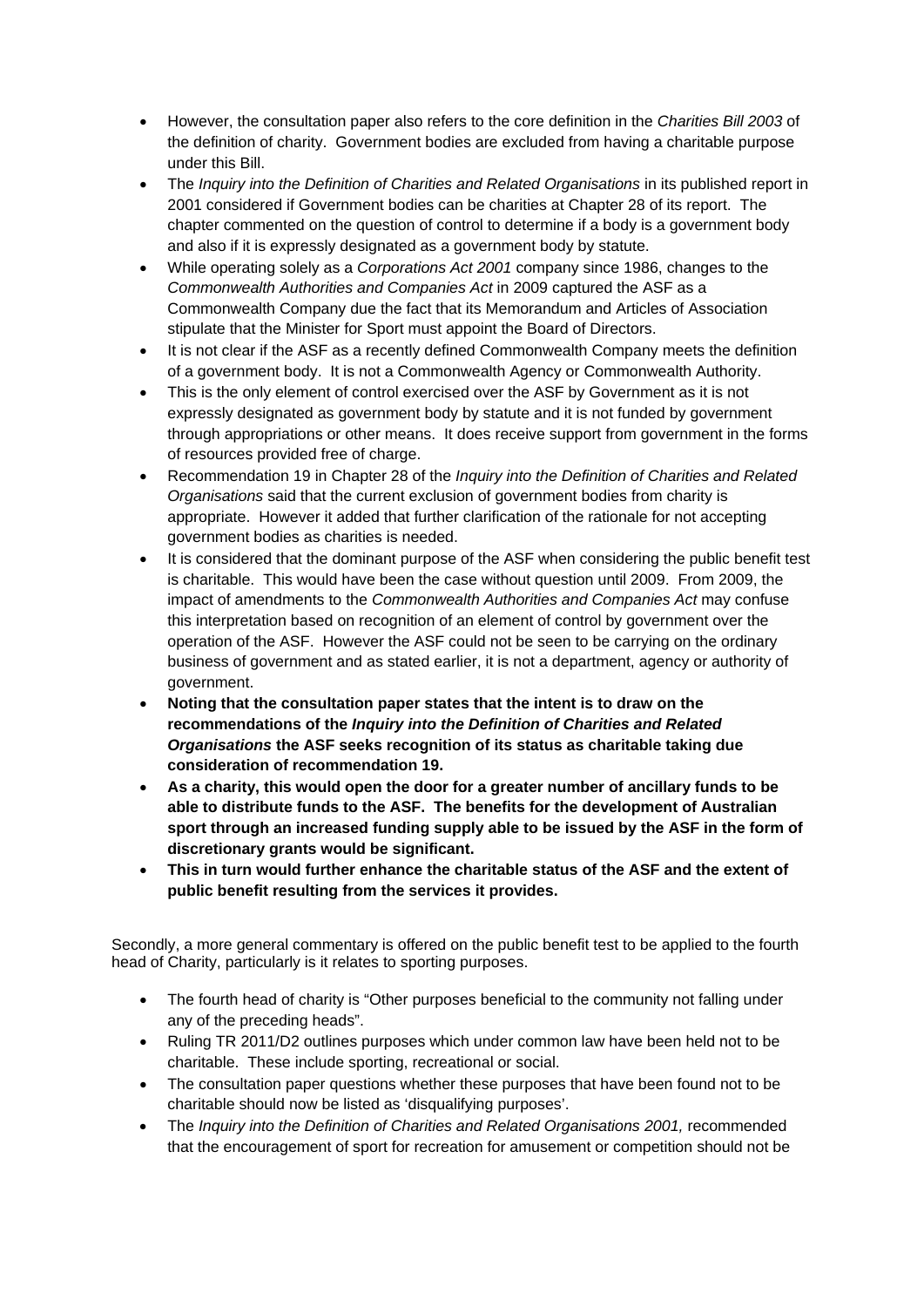charitable. However the Inquiry recognised that such purposes may be charitable if connected with a recognised charitable purpose, such as education or health care.

- **The practical application of such a recommendation, if adopted and incorporated into the definition of charity would appear to be faced with discretionary difficulties.**
- For example, a rowing club associated with an educational institution (school or university) would appear to be able to be determined as having a charitable purpose if the recommendations of the *Inquiry into the Definition of Charities and Related Organisations 2001* are incorporated in the definition of charity. The same club, on a stand-alone basis would not.
- A community group may be incorporated as a club for competing in a basketball competition. Following the recommendations of the *Inquiry,* this club may not be determined to be charitable. The same club may also conduct programs to introduce new participants to the sport (healthy outcomes), train and develop officials in the region (educational purposes) or for athletes with a disability. All of these activities could be regarded as of significant public benefit and be charitable. Discretion in determining the principle activity of the club would be required to assess its status as a charity.
- I note that New Zealand case law is seeing an increasing number of clubs, sporting organisations and institutions have charitable status determined on appeal in similar circumstances to the one above.
- The Crawford Committee review of Sport conducted in 2008 had a term of reference (no. 5) relating to tax incentives to encourage increased participation in sport and more funding for sport. Of the 85 public responses to this term of reference, a majority called for changes to taxation law so that participating in sport could be offset by the ability to claim membership as a personal deductible expense.
- There appears to be a degree of confusion in the sport and community sector about exactly what charitable status for sport may mean. For example, some organisations have mused that that charitable status would give automatic approval for participants to claim personal deductible expenses for membership and participation costs. Others have suggested that this would give them approval as a deductible gift recipient and therefore enable the collection of tax deductible gifts.
- The majority of sporting and community organisations are volunteer based and a number are not incorporated. Composition of committees and boards change frequently at season's end.
- **It is also not clear on what will happen to the existing income tax exemption for sporting organisations in general, based on existing taxation law. For example, will this exemption be retained by those sporting bodies that are deemed not to have a charitable purpose, once the new definition of charity is established and enacted?**
- **The ASF is of the view that any changes that may see sport or elements of it become charitable at law would need to be accompanied by clear and transparent guidance for interpretation and implementation, together with a carefully crafted education campaign to ensure the intent is readily understood by the sector.**

Thirdly, the ASF would like to offer comment on section 2.3.2 of the consultation paper, relating to Australian Disaster Relief Funds.

- In times of disasters, a number of organisations are activated to provide assistance. These include local emergency services, media, government, charities, collections agencies, deductible gift recipients and the philanthropic sector.
- The immediacy is to establish programs and mechanisms that can provide relief from the disaster.
- The recovery phase, which may occur after relief efforts and trauma management have become established form a longer term strategy to renew the infrastructure of affected communities.